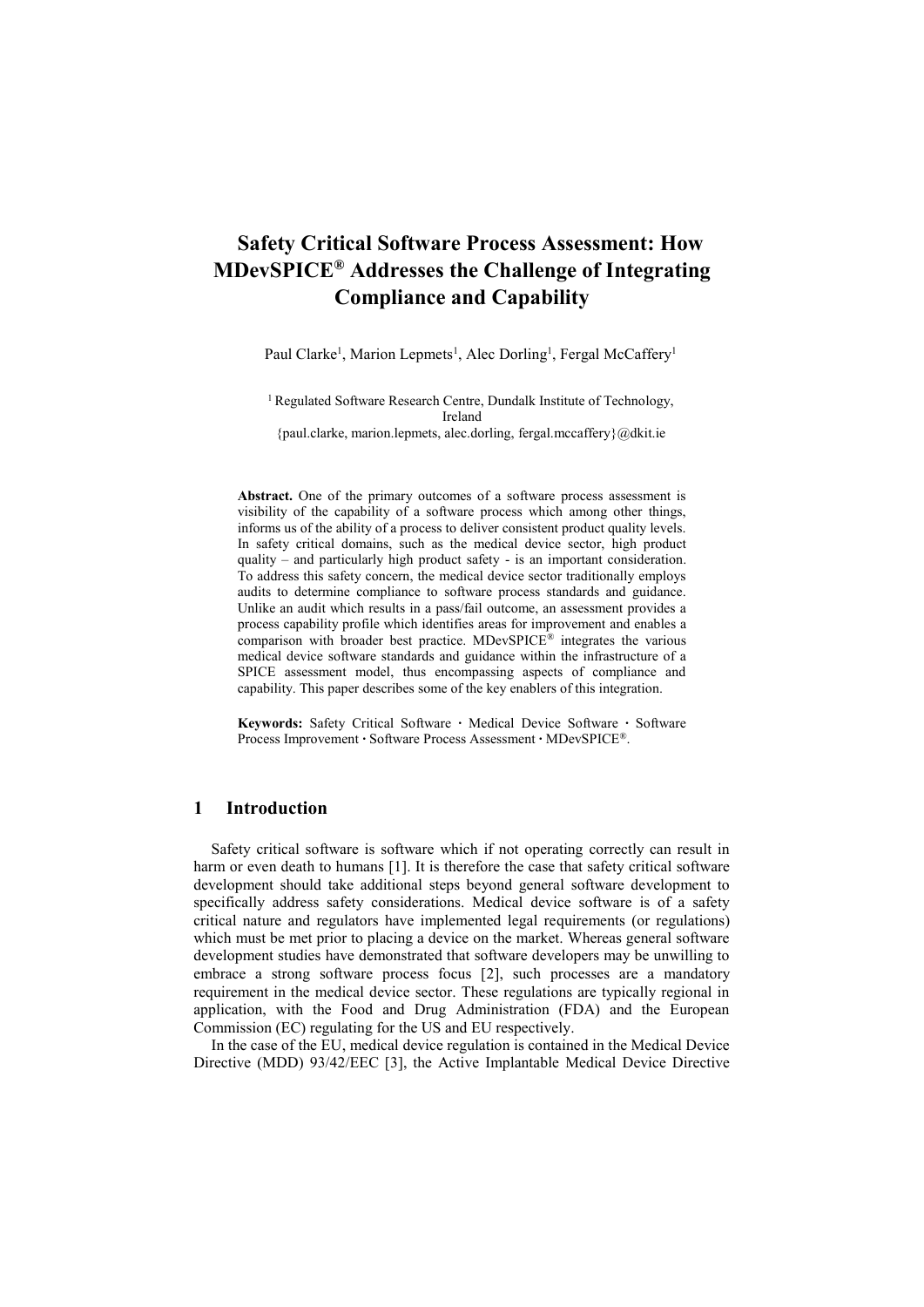(AIMDD) 90/385/EEC [4], and the In-vitro Diagnostic (IVD) Medical Device Directive 98/79/EC [5] – with MDD 2007/47/EC [6] amending these earlier directives. In the US, the FDA advances medical device regulation through Code of Federal Regulation (CFR) Title 21, Chapter I, Subchapter H, Part 820 [7]. In both the EU and the US regulations, provisions are made for classifying medical devices depending on the role of the device, ranging from Class I to Class III depending on the extent of the role of the device in supporting or sustaining human life. Various standards and guidance exists to support manufacturers developing medical devices in adhering to the regulations, and compliance to these standards will generally enable market access. Primary among these standards are ISO 14971 [8], ISO 13485 [9], IEC TR 80002-1 [10], IEC 62304:2006 [11], IEC TR 80002-3 [12], IEC 62366 [13], IEC 60601-1 [14], IEC 82304 [15]), the FDA guidance documents on premarket submission [16], off-the-shelf software use [17] and software validation [18]. These standards and guidance documents are presented in Figure 1 and in further detail in [19].

Despite the existence of regulation, standards and guidance for medical device software, the proportion of medical devices being recalled owing to software errors is growing. From a base of less than 10% for most of the 1990s, the proportion of medical device recalls attributable to software errors hit 24% in 2011 [20] and this trend would appear to be set to continue upwards. Although one of the reasons for this growth is undoubtedly the increasing use of software in medical devices, other factors such as inadequacies in the software development process could have a role to play. To help address this undesirably upward trend in the proportion of medical device recalls attributable to software errors, the introduction of a SPICE-based process assessment may be of benefit, especially given the significant positive impact that SPICE models have had within other safety critical sectors, e.g. Automotive SPICE [21].

## **2 Integrating Medical Device Standards into SPICE**

While there are potentially significant benefits to be derived from the use of SPICE based assessment in the medical device sector, the task of integrating the existing medical device standards and guidance into the SPICE framework is a challenging one. Medical device standards and guidance are rich in detail, varied in origin, and sometimes with overlapping content. As a result, a significant burden of effort is required to integrate these disparate sources into a single, comprehensive framework. Furthermore, SPICE frameworks do not typically trace the origin of different process requirements – rather, a SPICE assessment is performed against the accumulated best practice that is incorporated into the framework. Therefore, the following significant challenge emerged during the development of MDevSPICE®:

> **Challenge:** How can the origin of different process requirements be carried forward into a SPICE framework such that assessments can also assist manufacturers in addressing their basic standards compliance requirements?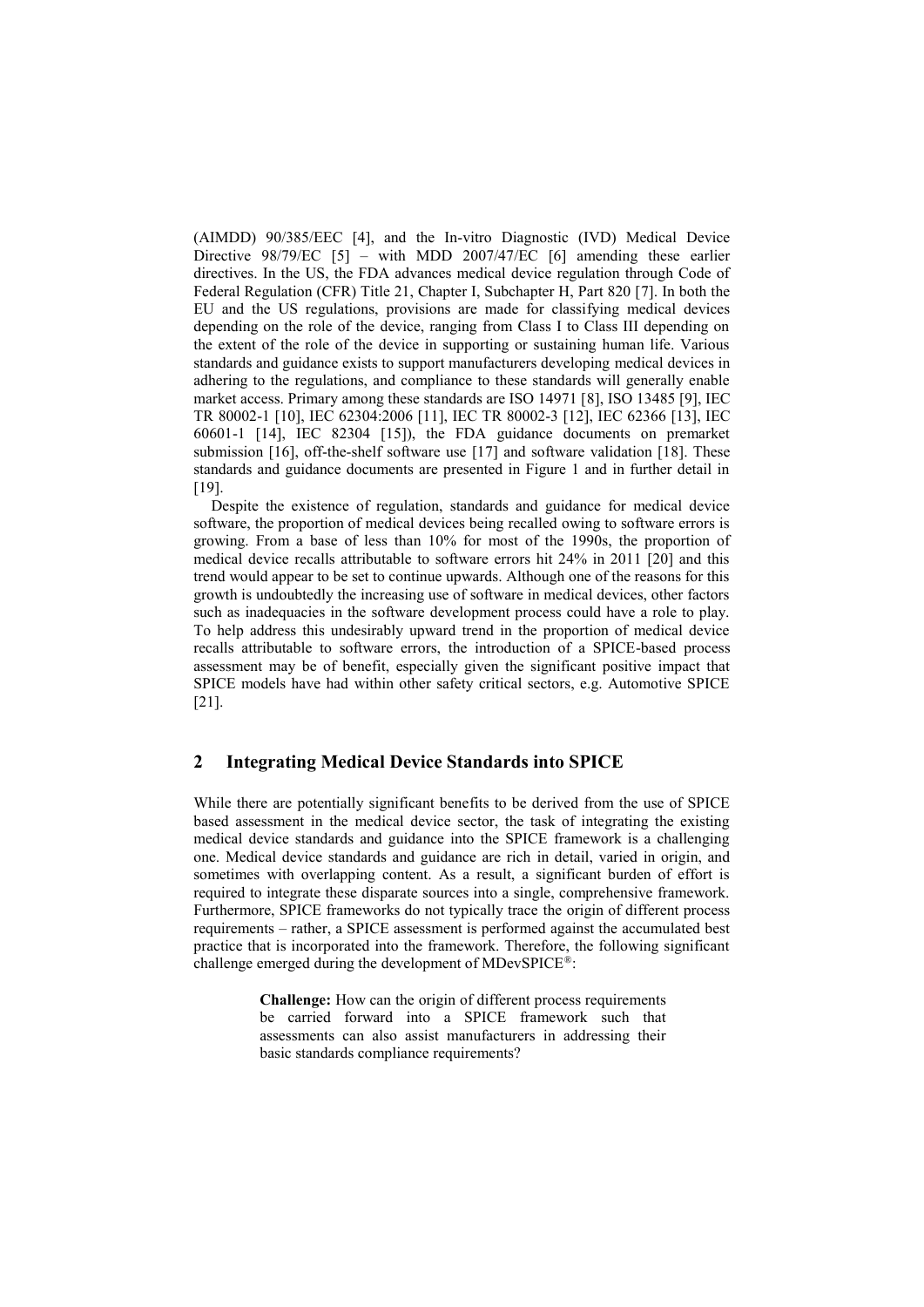

**Fig. 1.** Medical Device Standards and Regulation

### **2.1 Process Lineage**

To address the challenge identified above, we determined to identify the source for various specific standards and guidance contained within the MDevSPICE® Process Assessment Model (PAM). All MDevSPICE® assessments operate upon the basic assumption that IEC 62304 is within the scope of an assessment – as it is the globally recognised standard that should be adopted when performing medical device software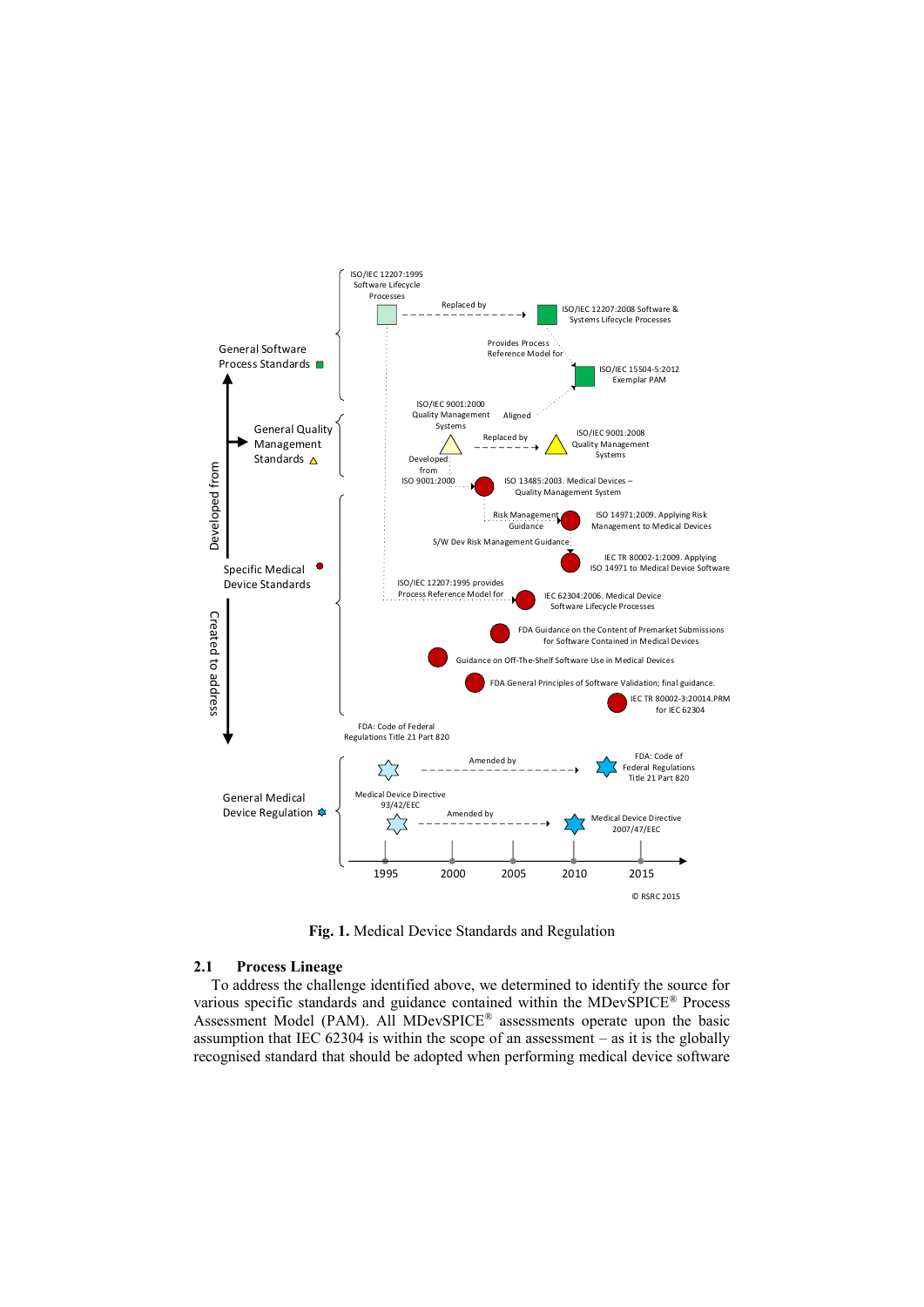development. Therefore, IEC 62304 requirements form the foundation of MDevSPICE® [22]. In fact, an important foundation to this was the publication of IEC 80002-3 [12] by the developers of MDevSPICE® as a Process Reference model for IEC 62304. IEC 80002-3 was then used as the starting point for the development of the MDevSPICE<sup>®</sup> PAM. Software safety classification (detailed in IEC 62304) is a concept similar to medical device classification, with three classes existing and these being determined based upon the worst possible consequence in the case of a software failure.

Building on IEC 62304, additional details incorporated from aligned standards and guidance documents retain information regarding the source of such details. For example, in the case of the Software Architectural Design process, when describing the software architecture (which is the first base practice for this process), there is an explicit reference to an item of FDA Guidance on the use of off the shelf software, specifically addressing the treatment of Software Of Unknown Provenance (SOUP) as follows:

#### *FDA on OTS: identify the expected design limitations of the SOUP Software.*

There are many further examples of such additions and indications in the MDevSPICE® PAM, for instance, in the Software Requirements Analysis process, there is an addition to base practice five *Verify Software Requirements*, as follows:

*FDA on Validation: A software requirements traceability analysis should be conducted to trace software requirements to (and from) risk analysis results.*

While software process adaptation is considered advantageous in a general sense [23], it is however a requirement for medical device manufacturers since regulation (and corresponding standards and guidance) is subject to change. In this respect, MDevSPICE® is of particular benefit to manufactures. Through our work in the Regulated Software Research Centre, the creators of MDevSPICE® will continue to work with the international standards organisations to develop and improve standards and guidance, with corresponding updates being further applied to the MDevSPICE® framework. Thus, manufacturers can continually adopt MDevSPICE® for the purpose of staying abreast of standards and guidance evolution.

### **2.2 Assessment Questions**

To further aid MDevSPICE® Assessors, a suite of detailed questions has been developed as a counterpart to the PAM. The detailed questions are directly linked to the PAM, with specific questions designed to address aspects of the PAM that have been incorporated from sources other than IEC 62304 and which therefore could be important within the context of determining approximate standard or guidance compliance. It should be noted that it is not the intention to use MDevSPICE® assessments to certify compliance to individual standards. Instead, MDevSPICE® is used to determine the capability of the software development process relative to the accumulated best practice information available. Having process lineage to individual source standards and guidance, and providing a set of corresponding questions does however permit a reasonably accurate approximation to standards compliance and it is possible that in the fullness of time and subject to robust validation, MDevSPICE® could concurrently address the capability consideration that is central to all SPICE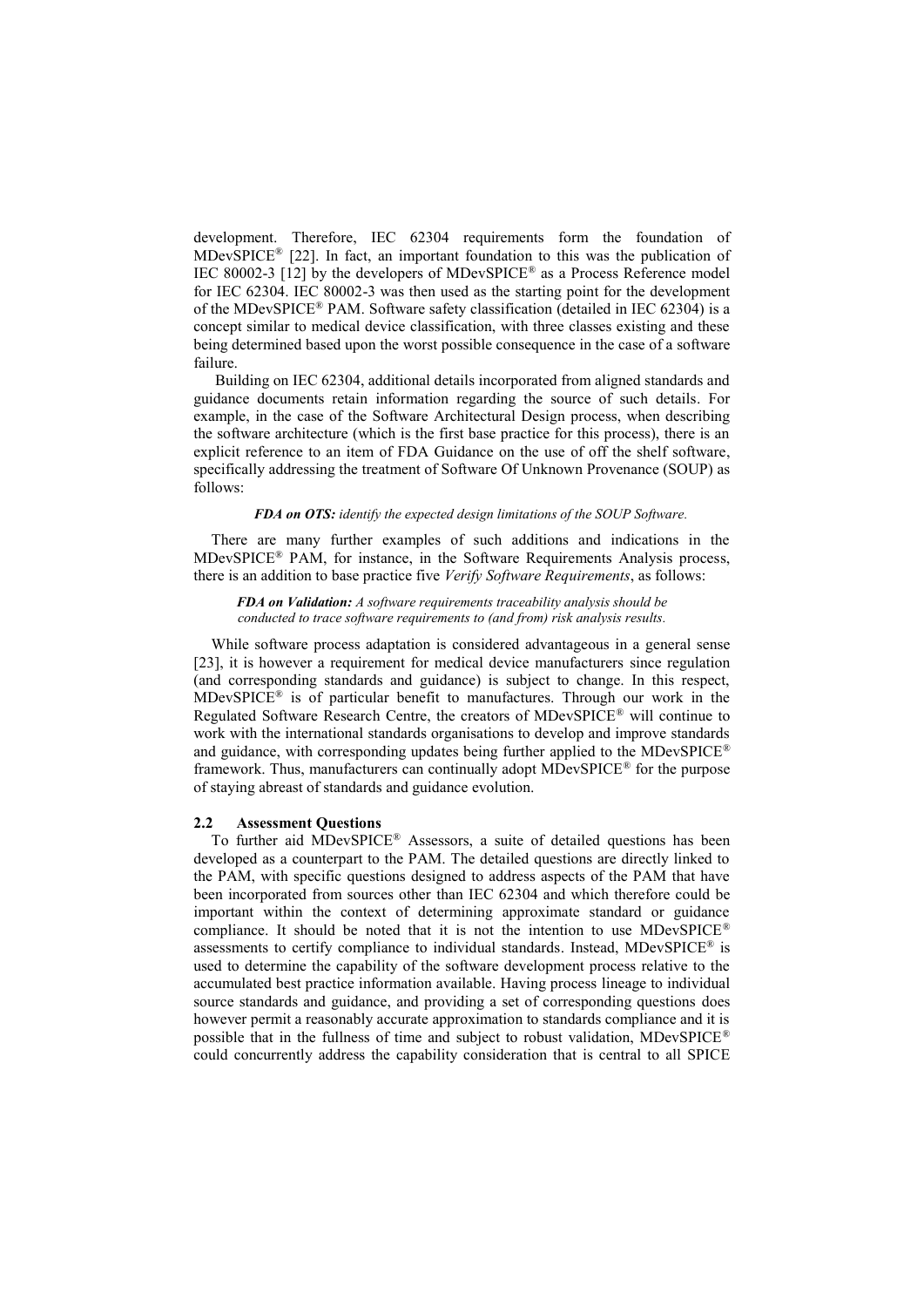assessments (and which enables targeted process improvement and supplier selection) in tandem with undertaking a compliance audit (which would enable market access).

# **3 Conclusion**

Safety critical software development is often subject to regulation, with that regulation being realized through the implementation of associated standards and guidance. The aim of regulations is to reduce the risk of harm to humans in so far as is possible. This is achieved through the adoption of a robust software development process – with such a process effectively increasing product quality and thereby safety. Process assessment frameworks such as SPICE have been designed to achieve (among other things) higher levels of product quality and have been used to good effect in safety critical domains such as the automotive sector. Therefore, MDevSPICE® was developed for the medical device sector to deliver a view on process robustness though the capability lens, while simultaneously providing an approximation to standards and guidance compliance. However, standards compliance and process capability are not necessarily natural bedfellows, and the creation of MDevSPICE® has had to incorporate some innovations to enable the integration of both concerns. Specifically in this respect, MDevSPICE® retains linkage to the source standards. To further enable the harmonization of compliance and capability considerations, the MDevSPICE® PAM has an associated set of questions that align with the process components in the PAM. Through the MDevSPICE® process question set, MDevSPICE® Assessors can consistently examine both process capability and standards alignment in a single engagement, and this, we believe, represents an important step forward for medical device software development.

**Acknowledgments.** This research is supported by Enterprise Ireland and the European Regional Development Fund (ERDF) under the National Strategic Reference Framework (NSRF) 2007-2013, grant number CF/2012/2631, and in part by the Science Foundation Ireland Principal Investigator Programme, grant number 08/IN.1/I2030 and by Lero - the Irish Software Research Centre (http://www.lero.ie) grant 10/CE/I1855 & 13/RC/20194.

### **References**

- 1. Turk, D., France, R., Rumpe, B.: Limitations of agile software processes. In: Proceedings of Third International Conference on eXtreme Programming and Agile Processes in Software Engineering Italy (2002)
- 2. Clarke, P., O'Connor, R.V., Yilmaz, M.: A hierarchy of SPI activities for software SMEs: Results from ISO/IEC 12207-based SPI assessments. In: Mas, A., Mesquida, A., Rout, T., O'Connor, R.V., Dorling, A. (eds.) SPICE 2012. CCIS, vol. 290, pp. 62-74. Springer, Heidelberg (2012)